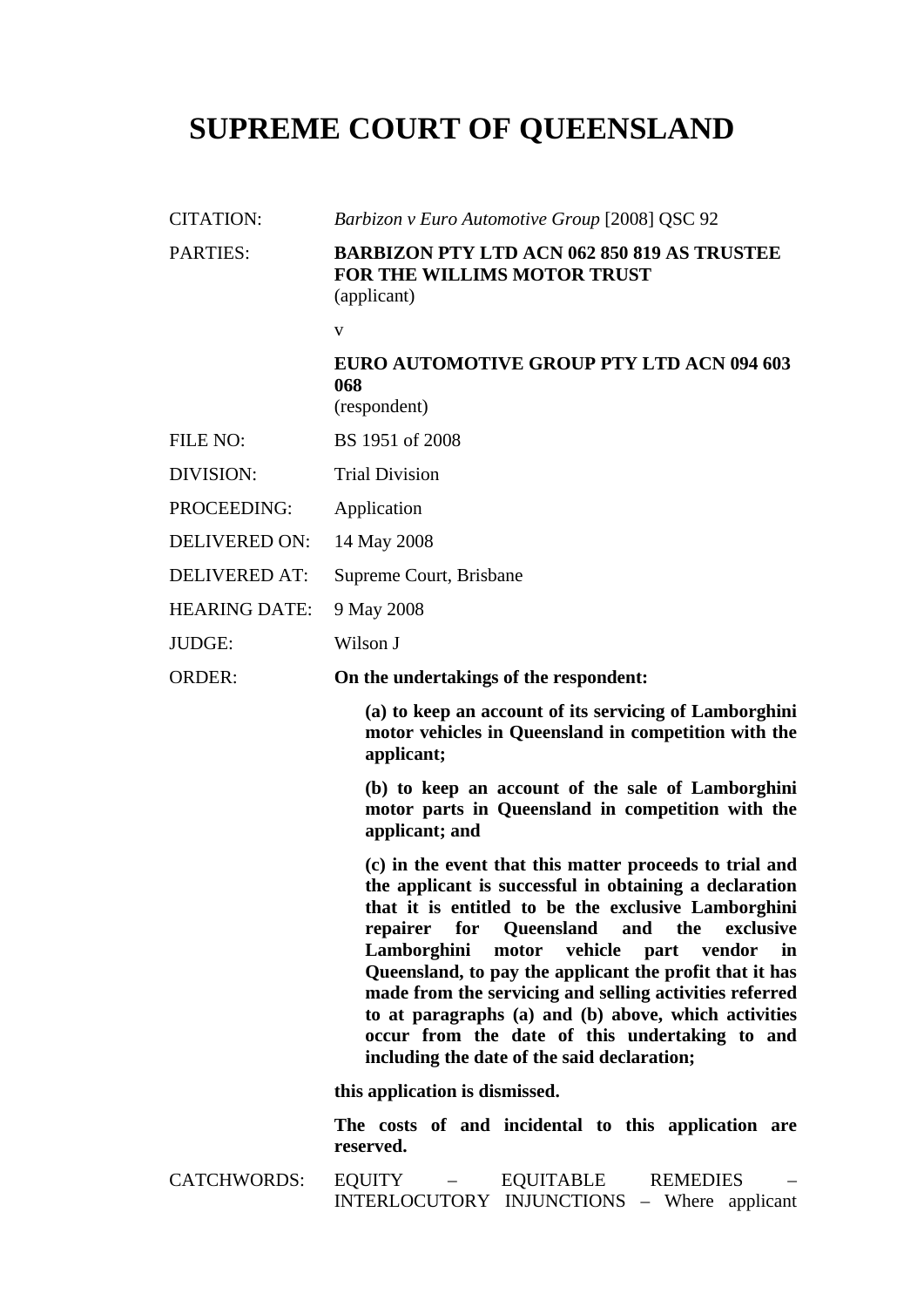franchisee from respondent for sale of Lamborghini motor vehicles in Queensland – Where applicant claims to have exclusive right to sell Lamborghinis in Queensland – Where applicant claims exclusive rights to service and supply parts for Lamborghinis in Queensland – Where respondent carries on business in servicing Lamborghinis - Whether applicant will suffer loss of goodwill if injunction not granted

ESTOPPEL – ESTOPPEL BY CONVENTION

| <b>COUNSEL:</b>    | R Derrington SC and S Cooper for the applicant<br>K Fleming QC and T P O'Brien for the respondent |
|--------------------|---------------------------------------------------------------------------------------------------|
| <b>SOLICITORS:</b> | Holding Redlich Lawyers for the applicant<br>Shand Taylor Lawyers for the respondent              |

- [1] **Wilson J**: This is an application by Barbizon Pty Ltd for interlocutory injunction to restrain respondent Euro Automotive Group Pty Ltd from –
	- (a) servicing or attempting to service or cause others to service Lamborghini motor vehicles in Queensland in competition with the applicant;
	- (b) selling or attempting to sell or causing others to sell parts for Lamborghini motor vehicles in Queensland in competition with the applicant.

The applicant and its director Mr Willims have proffered the usual undertaking as to damages.

- [2] The respondent is the Australian importer and "master franchisee dealer" for Lamborghini vehicles. The applicant asserts an exclusive dealership agreement between it and the respondent giving it the right to sell Lamborghini vehicles in Queensland. On 7 March 2008 the Chief Justice granted an interlocutory injunction:
	- (a) restraining respondent from terminating the agreement between the parties concerning the sale of such vehicles in Queensland; and
	- (b) restraining the respondent from selling or attempting to sell such vehicles in Queensland in competition with the applicant.
- [3] The applicant contends that exclusive service right was an integral part of the exclusive dealership, and that it is only since the injunction granted by the Chief Justice that it has become aware that the respondent has sought to establish a servicing business in competition with it.
- [4] In his reasons for granting the earlier injunction the Chief Justice said he was satisfied there was an agreement between the parties and that it was sufficiently arguable that it conferred an exclusive dealership to warrant his going further. I did not understand either party to seek to revisit that question on the hearing before me. But there was clear dispute whether the exclusivity extended to the provision of servicing and parts.
- [5] The applicant contends that it was part of the agreement between the parties -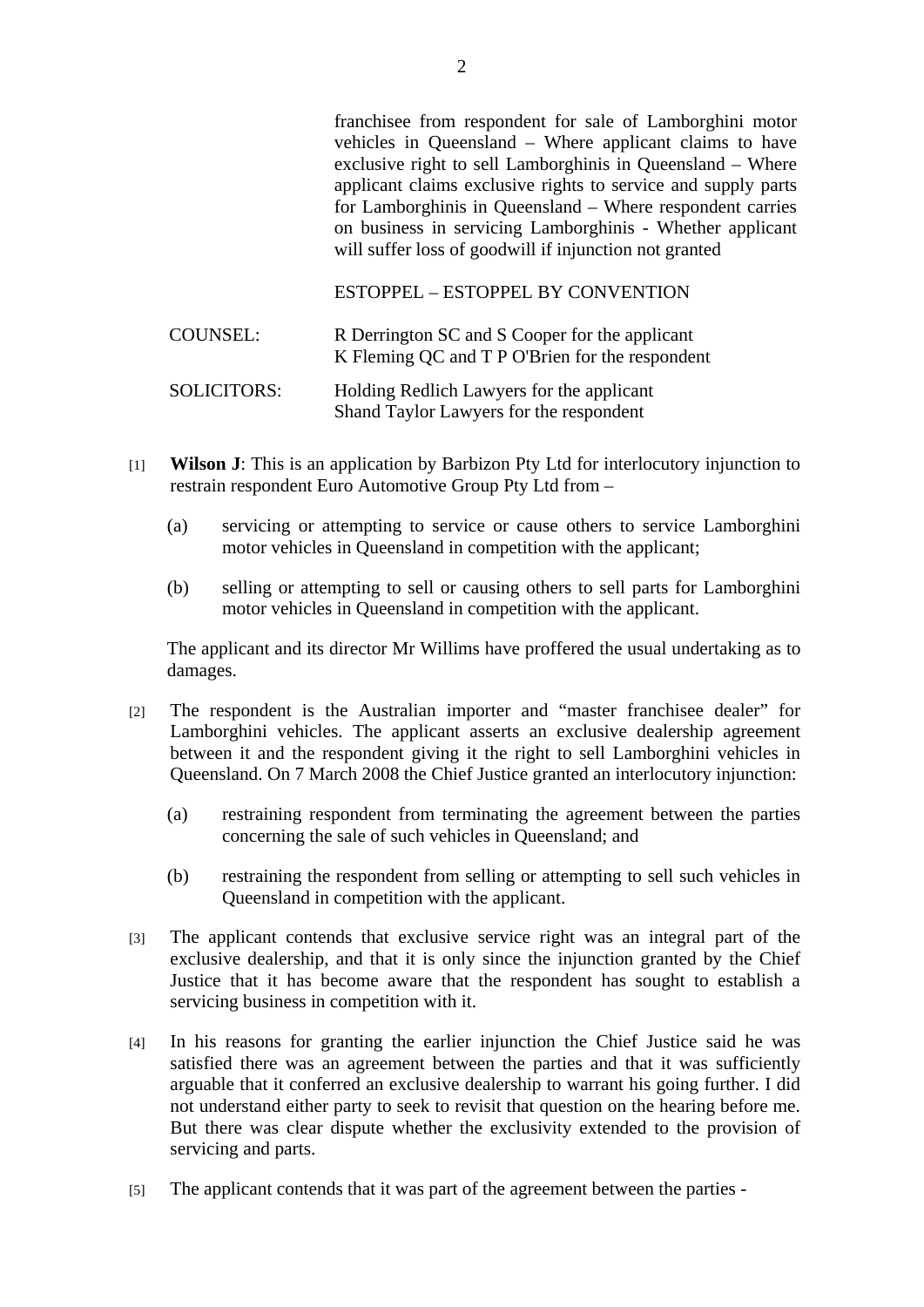- (a) that the applicant would fit out and operate a service facility for Lamborghini motor vehicles in Queensland and the respondent would not operate a service facility for such vehicles in Queensland; and
- (b) that where the applicant was required to undertake repair work covered by a warranty on a Lamborghini, the respondent would supply spare parts without charge and pay the applicant for the cost of the repair work.
- $[6]$  The applicant relies on the following
	- (a) that during the course of the admitted relationship it was only the applicant which engaged in providing servicing for Lamborghinis in Queensland;
	- (b) that the respondent did not assert any entitlement to conduct a service centre in Queensland before the present dispute arose;
	- (c) that the provision of servicing, including providing warranty servicing, was conducted by the applicant with knowledge and involvement of the respondent;
	- (d) that the letter from the respondent to the applicant of 27 August 2003 demonstrates that it was part of the proposed dealership arrangements that the applicant was to construct a workshop;
	- (e) that the provision of servicing and parts is an integral part of a vehicle dealership;
	- (f) the importance to the brand name of the provision of timely and comprehensive servicing and supply of parts.
- [7] The respondent contends that even if the applicant is an authorised dealer, its rights do not extend to exclusive rights to service the vehicles and to provide parts. Those companies which are authorised dealers in other parts of Australia do not enjoy such rights. Mr Smith contradicts Mr Willims' assertion that it is the industry norm for exclusivity to extend to servicing and spare parts where there is an exclusive dealership. There is no suggestion in any of the material before the Court that such exclusivity was ever considered by either of the parties until after the application before the Chief Justice (2 months ago).
- [8] In *Beecham Group Ltd v Bristol Laboratories Pty Ltd* (1968) 118 CLR 618 at 622 the High Court set out the 2 questions to be addressed on an application for an interlocutory injunction –

"The first is whether the plaintiff has made out a prima facie case, in the sense that if the evidence remains as it is there is a probability that at the trial of the action the plaintiff will be held entitled to relief: .. How strong the probability needs to be depends, no doubt, upon the nature of the rights he asserts and the practical consequences likely to flow from the order he seeks."

The second question is that of the balance of convenience.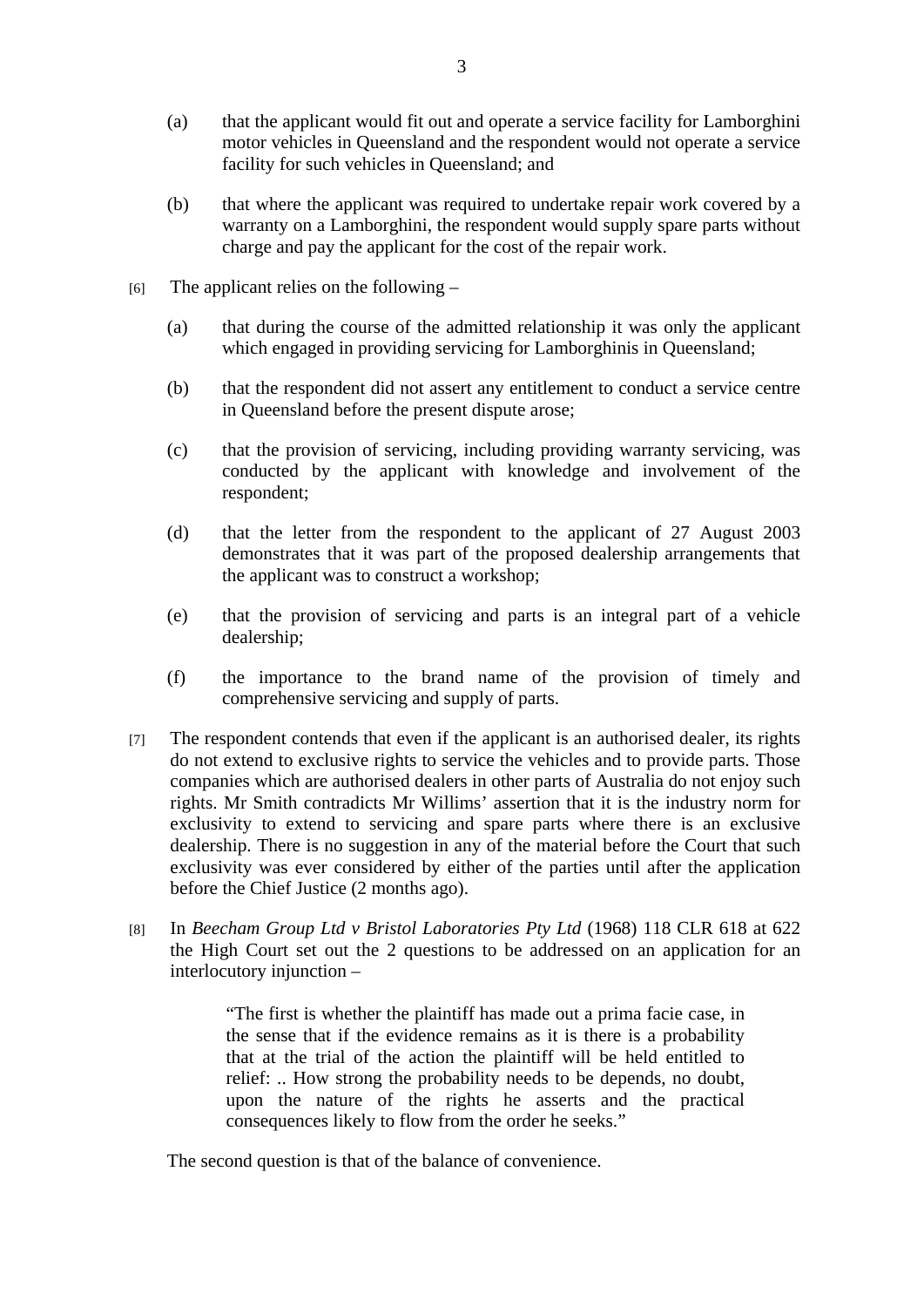- [9] In so far as it is the applicant's case that as a matter of contract it has exclusive rights to servicing and the supply of parts, it is weak, and I am not persuaded that it is probable that, if the evidence remained as it is, the applicant would succeed at trial.
- [10] Apparently recognising this, senior counsel for the applicant invoked estoppel by convention. Parties may be bound by the "conventional basis" on which they have conducted their affairs – that is, one of them may be estopped from asserting the actual state of affairs: *Amalgamated Investment & Property Co Ltd v Texas Commerce International Bank Ltd* [1982] QB 84; *Grundt v Great Boulder Proprietary Gold Mines Ltd* (1938) 59 CLR 641.As Brandon LJ said in *Texas Bank* at 131-132, while a party cannot found a cause of action on estoppel, he may, because of an estoppel, succeed on a cause of action on which he would otherwise have failed.
- [11] Did they parties conduct their affairs on the basis that the applicant has exclusive rights to service and supply parts for Lamborghini vehicles in Queensland? While they conducted themselves on the basis that the applicant had a right to service and supply parts, the evidence that they did so on the basis that it had exclusive rights to do so is weak. I am not persuaded that if the evidence remained as it is, the applicant would succeed in setting up an estoppel by convention at trial.
- [12] Moreover, the balance of convenience does not favour the grant of an interlocutory injunction.
- [13] The applicant has submitted that unless the injunction is granted it will suffer loss of goodwill in two aspects – loss of goodwill attaching directly to its servicing and parts business, and loss of goodwill attaching to its sales business.
- [14] The applicant's business extends beyond Lamborghinis to other luxury cars. The turnover from servicing Lamborghinis has averaged \$100,000 pa over the last 3 years and the profit has averaged \$50,000 pa over the same period. The profit from the sale of parts has also averaged \$50,000 pa over the last 3 years. These amounts are modest, and damages would be an adequate remedy for any loss of profits. Further, I am not persuaded that if the interlocutory injunction were refused the applicant would suffer a significant loss of goodwill for which it could not be compensated in damages.
- [15] As for the loss of goodwill in the sales business, the applicant contends that present owners of Lamborghinis who have hitherto been going to it for servicing and parts are a source of potential sales in that they may wish to replace their vehicles with new Lamborghinis; and that if it loses their custom for servicing and parts, it my well lose them as potential purchasers, because they may purchase from interstate dealers to whom the respondent may refer them. On the evidence before me the extent to which there may be a loss of goodwill in the sales business is speculative.
- [16] The respondent submits that the applicant has been providing a poor quality of service with potentially adverse effect on the brand name and so on its business. I cannot resolve disputes as to the quality of service provided by the applicant on this application. The extent of any loss of goodwill in the respondent's distributor business if the injunction is granted is speculative.